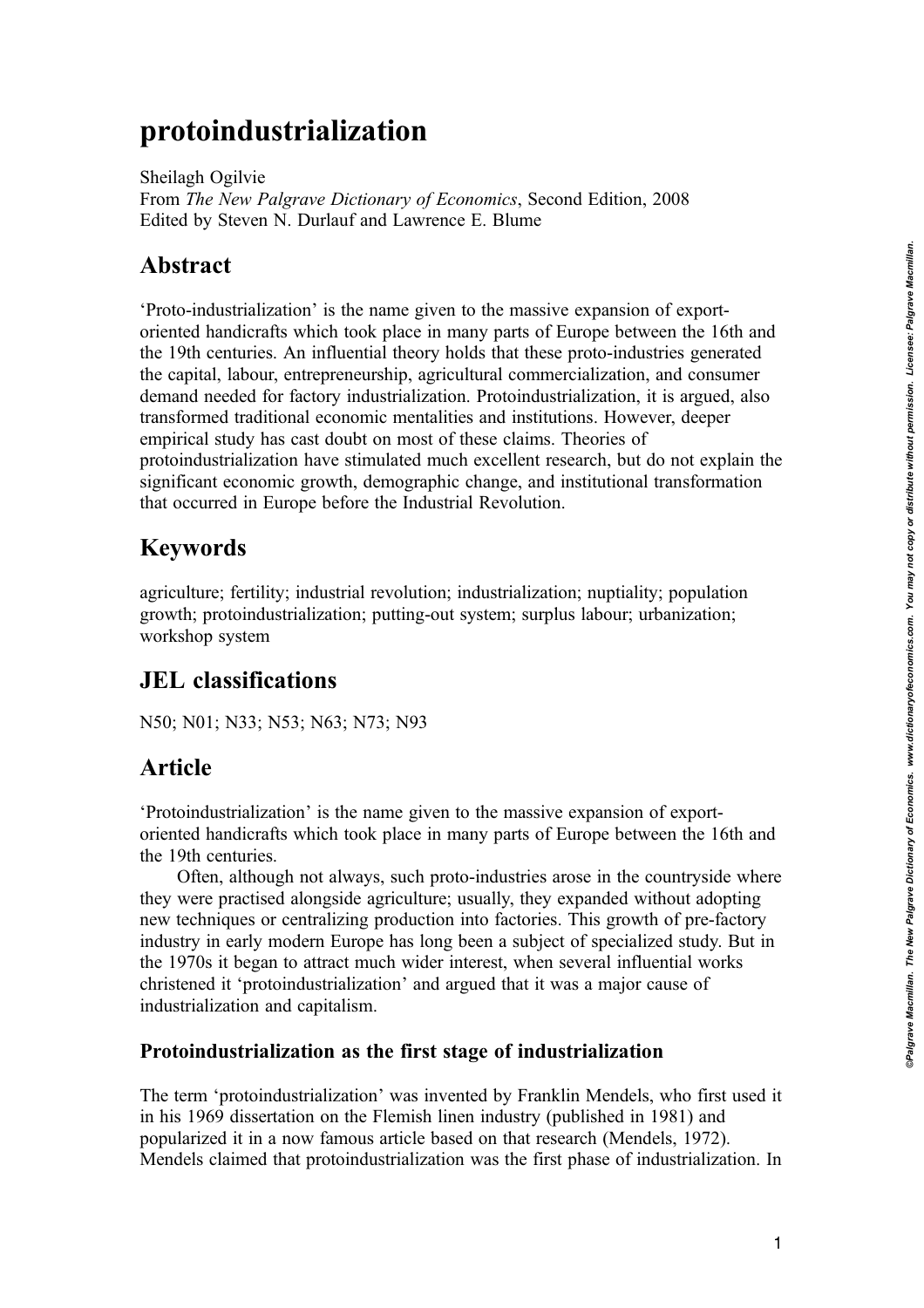the 18th century, seasonally underemployed European country-dwellers moved massively into cottage crafts, exporting their wares beyond the immediate region. This, Mendels argued, broke down traditional urban institutions such as guilds that had previously limited industrial growth. Mendels contended that it also weakened rural institutions such as inheritance systems, communes, and manorial systems that had traditionally calibrated population growth to economic resources. Mendels claimed that this made nuptiality (and thus fertility) ratchet upwards: proto-industrial upswings saw more marriages, but downswings did not see fewer. High protoindustrial fertility fuelled rapid population growth, Mendels argued, in turn causing further industrial expansion. This self-sustaining proto-industrial spiral, according to Mendels, generated the capital, labour, entrepreneurship, agricultural commercialization, and consumer demand needed for factory industrialization.

#### Protoindustrialization and proletarianization

Mendels's arguments were initially widely adopted, giving rise to several schools of protoindustrial theory. One emanated from David Levine, whose study of two villages in 19th-century Leicestershire appeared to confirm that proto-industry led to population growth (Levine, 1977). For Levine, proto-industry was important mainly because he believed it broke down rural social structure and land ownership, creating a large group of landless people who had to work for wages. This broader process of 'proletarianization' was, Levine argued, crucial for capitalism and industrialization.

#### Protoindustrialization and surplus labour

A third view of protoindustrialization was put forward by Joel Mokyr (1976), who rejected almost all the arguments advanced by Mendels and Levine but argued that proto-industries provided the cheap 'surplus' labour to fuel a 'dualistic' growth of the European economy as modelled for modern less developed countries (LDCs) by Lewis (1954) and Fei and Ranis (1964). The key empirical problem for the Lewis–Fei–Ranis model was whether 'surplus' labour existed and where it came from. Mokyr argued that in pre-industrial Europe surplus labour came from protoindustry, creating a flat labour supply curve and hence very low wages for early factory industry. This 'dualistic labour surplus' view of protoindustrialization has hardly been pursued empirically, but is important because of its links with development economics and with Jan De Vries's influential theory of European urbanization (De Vries, 1984).

#### Protoindustrialization and the transition to capitalism

The protoindustrialization debate was intensified by the publication of a massive book by Peter Kriedte, Hans Medick and Jürgen Schlumbohm (German original 1977, English translation 1981). Combining Mendels's and Levine's findings with the voluminous earlier literature on cottage industries, these scholars turned the theory of protoindustrialization into a general model of European economic transformation between the medieval and modern periods.

For them, protoindustrialization was the 'second phase' of this transformation process. The first phase, they claimed, was a loosening of feudalism caused by commutation of feudal burdens from labour or grain dues into money rents,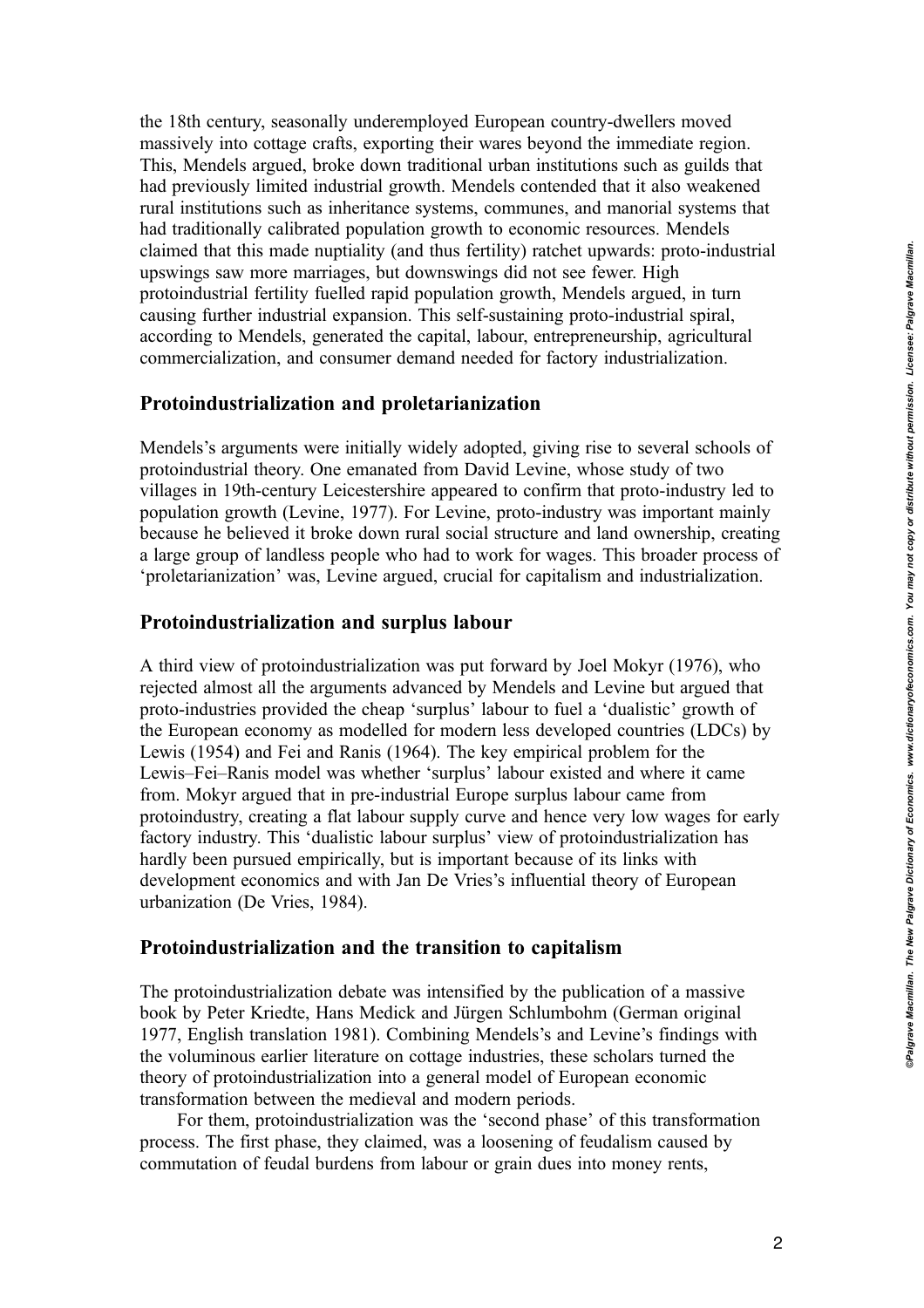polarizing the rural population into two classes: well-off peasants with enough land to live solely from farming, and land-poor or landless strata who had to seek work outside agriculture. The second phase, in their view, was the 16th-century growth in supra-regional and international trade, creating a growing demand for manufactures which the new rural proletariat could satisfy more cheaply than guild-regulated urban craftsmen. So protoindustries arose in the countryside.

These scholars proposed a stage theory according to which rural protoindustries then gradually transformed industrial organization. The first stage, they claimed, was the Kaufsystem (artisanal or workshop system), in which rural producers retained autonomy over production and selling. The second stage, the argument continues, was the Verlagssystem (putting-out system), in which merchants bought raw materials, 'put them out' to the rural producers who processed them in return for a wage, and then collected the output for transfer either to the finishing stages of production or to the final consumer market. This ultimately led to a third stage, it was claimed: the concentration and mechanization of production in centralized, mechanized factories.

#### Extensions to the theories of protoindustrialization

By 1977 at the latest, therefore, protoindustrialization had generated a family of different theories, based on differing definitions of protoindustry and differing explanations of economic development. Almost all they had in common was to emphasize the significance of European economic and demographic growth before factory industrialization, and to ascribe such growth to changes in a certain economic sector – export-oriented cottage industry. Over the following decades, these various branches of protoindustrialization theory stimulated a huge outpouring of research into pre-industrial manufacturing, not just in Europe but also in the non-European world, including modern LDCs.

By 1982 protoindustrialization had become such an influential concept that Franklin Mendels and Pierre Deyon were invited to convene one of the three main sessions of the Eighth International Economic History Congress in Budapest, with protoindustrialization as their theme. They pre-circulated a set of hypotheses, 48 researchers contributed papers (Deyon and Mendels, 1982), and Mendels summarized the session with a report, a revised definition, and a set of hypotheses for subsequent debate (Mendels, 1982).

This new 1982 definition of protoindustrialization stressed five key characteristics. First, protoindustrialization occurred not nationally or internationally, but regionally: 'within a small radius around a regional capital'. Second, protoindustries must be distinguished from traditional crafts: they produced not for local or regional consumption, but for sale to export markets outside the region. Third, protoindustry was mainly *rural* and *part-time* – only in its final or extreme phase did it involve full-time industrial employment. Fourth, protoindustrialization arose symbiotically with agricultural commercialization. Finally, protoindustrialization was 'dynamic': it was defined as a growth over time in the industrial employment of rural workers.

Deyon and Mendels also proposed four central hypotheses about the effects of protoindustrialization. First, protoindustry led to population growth and land fragmentation because it broke down traditional demographic regulation by communes, landlords and inheritance systems. Second, protoindustrial profits created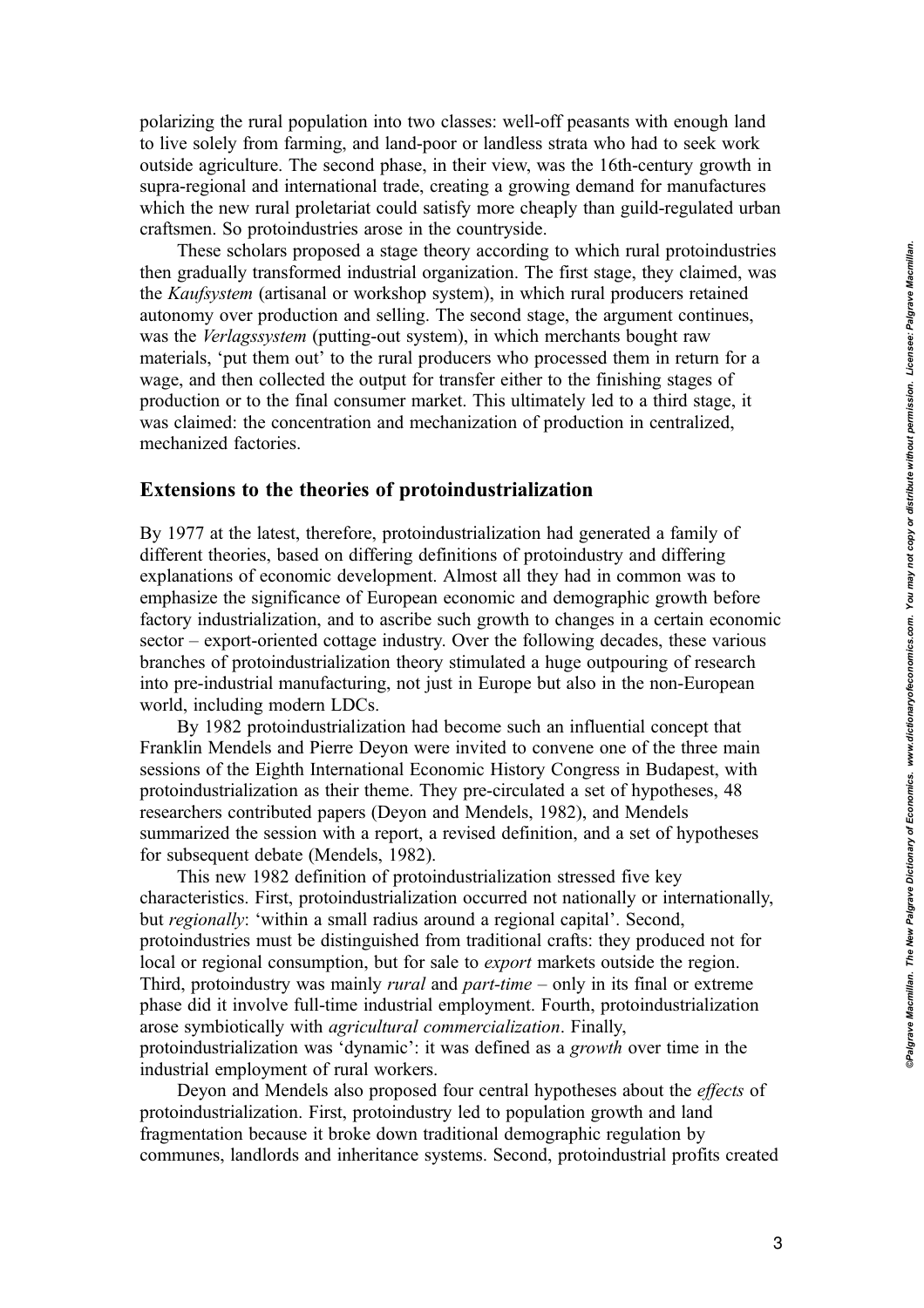the capital for factory industrialization. Third, protoindustry trained merchants and workers in the skills needed for factory industrialization. Finally, protoindustrialization caused agriculture to commercialize, thereby feeding urbanization and industrialization. Through these four mechanisms, proto-industry led to factory industry – although the authors admitted that sometimes it led to deindustrialization instead (Mendels, 1982).

#### Criticisms of the theories of protoindustrialization

Somewhat more slowly than they attracted support, the theories of protoindustrialization also began to draw criticism.

For one thing, the precise size and structure of the unit that qualified as a protoindustrial region was unclear. Protoindustries could and often did extend beyond the radius around a single market town, or alternatively were sometimes found in only one or two communities in such a radius. One pragmatic solution was to define the region as simply the area within which a certain proto-industry was practised. But this seemed to leach the concept of the region of much of its analytical content. Second, there was no agreement about how large a proportion of the regional labour force must have been employed in protoindustry, or how fast or sustained the growth of this labour force must have been, in order to qualify as 'protoindustrialization' (Ogilvie and Cerman, 1996).

There was also confusion about the precise importance of export markets for protoindustrialization. First, why were export markets uniquely important? Second, what proportion of production had to be exported in order for any given industry to qualify as a proto-industry instead of a craft? Third, how distant did final markets have to be to qualify as 'supra-regional' rather than 'local'? The demarcation between local crafts and export-oriented proto-industries was thus very unclear and its analytical importance remained obscure.

The neglect of other forms of industry was another weak point. The theories of protoindustrialization concentrated solely on one sort of pre-industrial manufacturing: cottage industry. But what justified this emphasis? Did manufacturing really develop just because of this single sort of industry, which was often technologically very primitive? What about highly skilled and technologically innovative crafts, exportoriented urban industries, or centralized manufactories? Mainstream historians of preindustrial manufacturing argued that all these branches of the secondary sector should be included in any analysis of industrialization before the Industrial Revolution (Schremmer, 1981; Coleman, 1983; Mager, 1993). Others argued that large urban export industries, and those involving centralized production units, should also be included under the rubric of protoindustrialization (Cerman, 1993).

The neglect of industrial technology and physical geography was also criticized. Mendels referred in passing to industrial production functions and transportation costs, but neither he nor other proponents of the theory explored these factors further. Critics argued that any coherent view of protoindustry must consider the technical requirements of different branches of industry and the geographical and physical characteristics of the region (Mager, 1993). Others urged that protoindustry, like any economic activity, be analysed in terms of 'opportunity costs', and pointed out that this would imply taking into account a whole array of technological, geographical, and institutional variables (Ogilvie, 1993; 1997).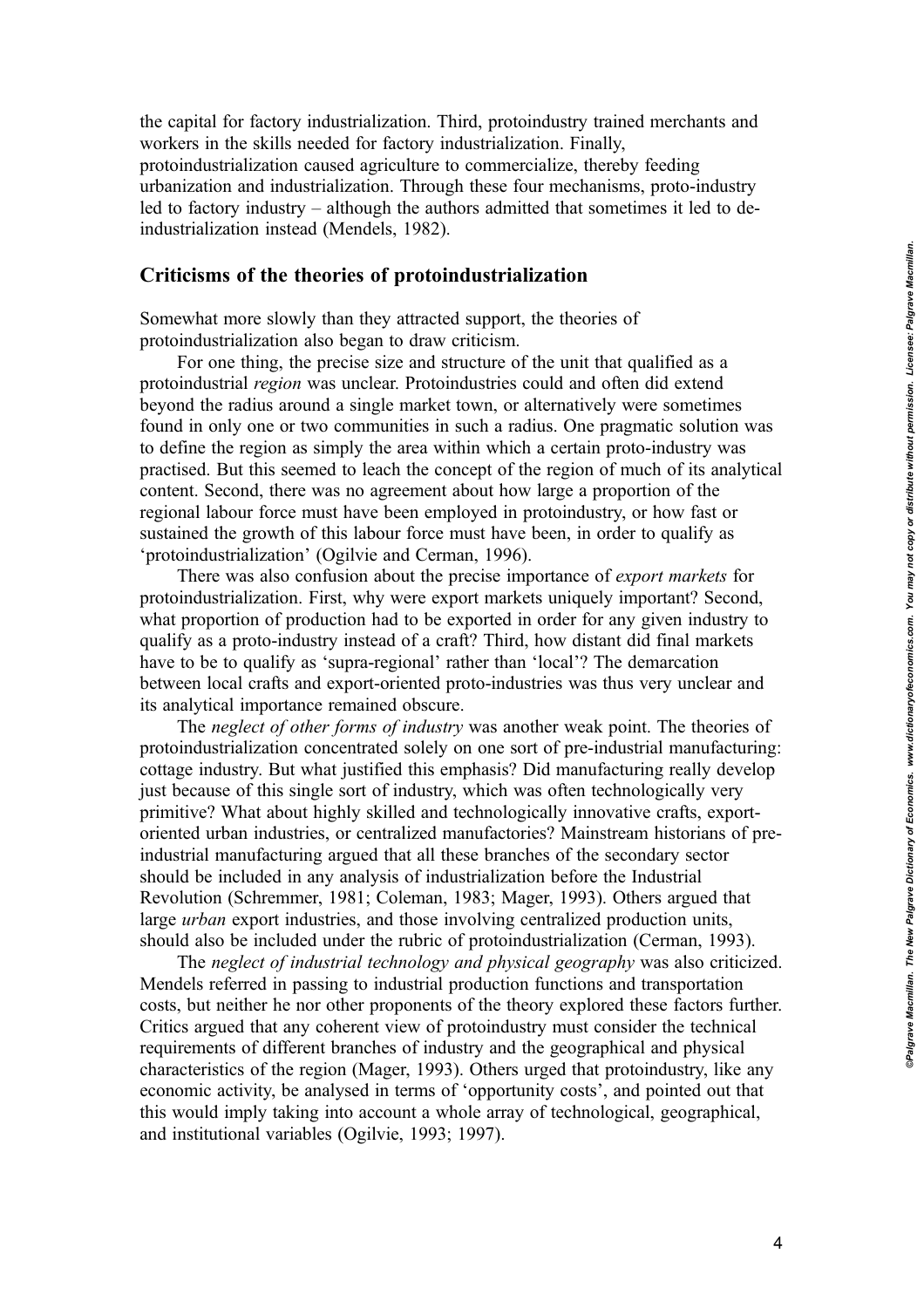The theories adopted strong assumptions about the 'traditional societies' transformed by proto-industry, and these assumptions began to be questioned (Coleman, 1983; Houston and Snell, 1984; Schremmer, 1981; Ogilvie and Cerman, 1996; Ogilvie, 1997). Protoindustrialization theorists had uncritically accepted the theories of Alexander Chayanov, who regarded peasants as unable and unwilling to calculate costs, seek profits, use money, or transact in markets (Chayanov, 1966). But was this really true of the early modern European rural population? The subsistenceorientation assumed for rural domestic workers was not confirmed by empirical studies, and was inconsistent with the fact that proto-industrial producers often became traders, middlemen, putters-out and even manufactory-operators. The demographic decisions and productive choices of protoindustrial workers, rather than being governed by 'traditional mentalities', began to look highly rational (Ogilvie, 1997).

The demographic predictions of the theories were widely falsified as empirical studies proliferated. It emerged that pre-industrial demographic behaviour was influenced by such a wide array of variables that proto-industry could have highly divergent effects on nuptiality, fertility, mortality and migration in different European societies. Case studies showed that not all protoindustrial regions had greater population density, faster demographic growth, lower ages of marriage, higher fertility rates, larger households, or a breakdown in the family and gender division of labour – all of which had been postulated in the original theories. Furthermore, many – even all – of these demographic changes could also be observed in some primarily agricultural regions (Schremmer, 1981; Coleman, 1983; Houston and Snell, 1984; Ogilvie and Cerman, 1996; Ogilvie, 1997).

The relationship between *commercial agriculture* and protoindustry was also disputed. Protoindustries arose alongside many different kinds of agriculture, including subsistence cultivation, market farming, and even large feudal domains worked by serf labour. Protoindustries derived food and raw materials not just from commercial agriculture but from local cultivation by proto-industrial workers themselves. Simultaneous employment in proto-industry and agriculture was common but not universal in proto-industrial regions. While traditional agrarian institutions and rural social structure broke down in some protoindustrial regions, in others they survived unaltered for centuries (Houston and Snell, 1984; Ogilvie and Cerman, 1996; Ogilvie, 1997).

The role of social and political institutions in theories of protoindustrialization has also been critically revised (Ogilvie, 1993; Ogilvie and Cerman 1996; Ogilvie, 1997; Ogilvie, 2004). The original theorists assumed that protoindustrialization both required and furthered the replacement of 'traditional' social institutions with markets. But deeper research has shown that urban privileges, craft guilds, monopolistic merchant companies, village communities and manorial institutions remained important in many European protoindustries, and crucially influenced economic, demographic and social change in proto-industrial regions.

A final major criticism questioned the role of proto-industry in causing factory industrialization. Each of the mechanisms by which protoindustrialization is supposed to have led to industrialization has been subject to sceptical re-evaluation. Research shows that the demographic effects of protoindustrialization were extremely various, as was its impact on the fragmentation of landholdings. Protoindustry appears to have been only one of many sources of capital invested in the early factories, and in many cases proto-industrial profits flowed into agriculture, landholding or socio-political investments. Proto-industry was also only one of many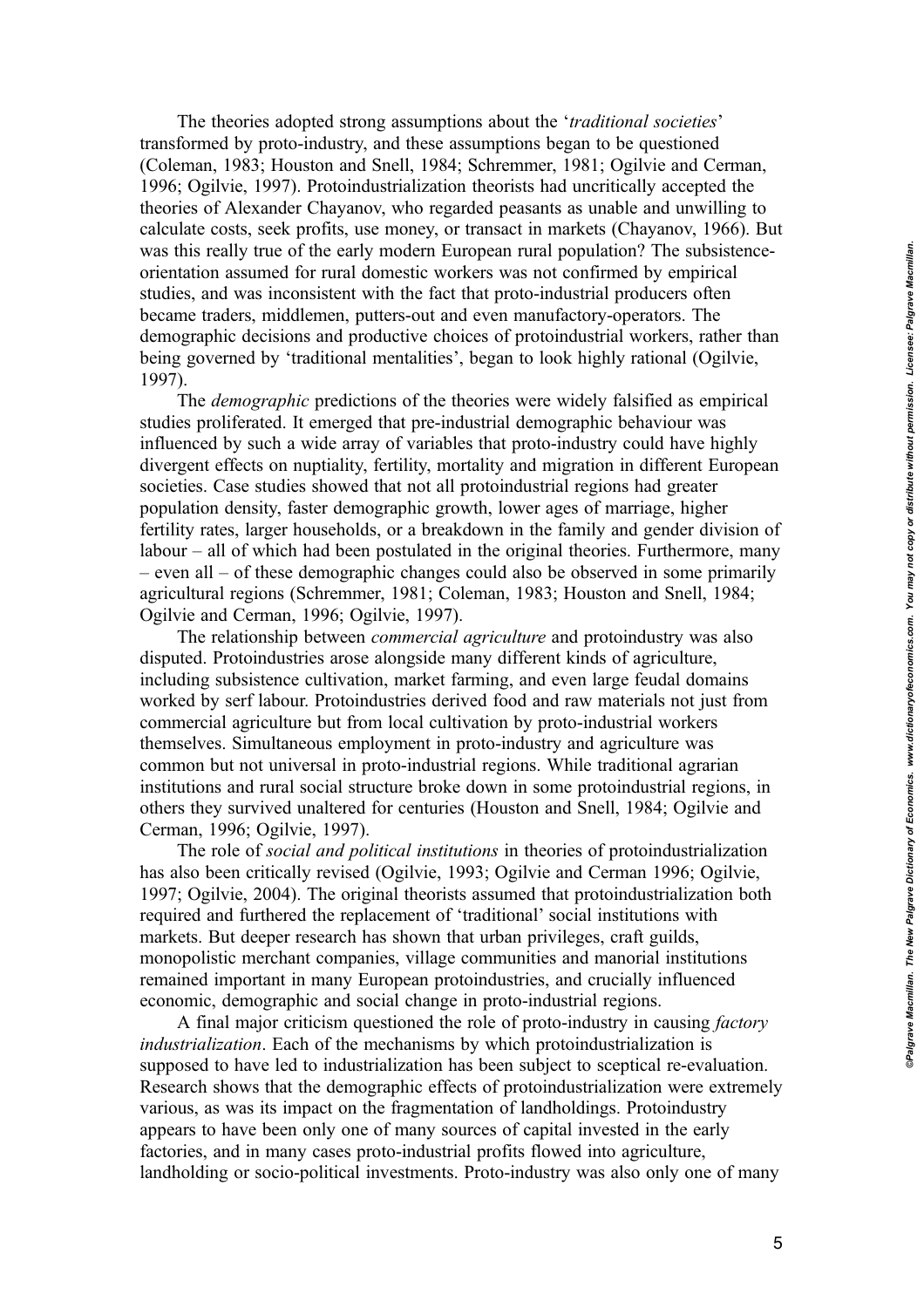sources of entrepreneurial skills for industrialization, and sometimes did not encourage entrepreneurship at all. There is little evidence that it was proto-industry that led to commercial agriculture rather than that agricultural surpluses made possible both proto-industrial regions and urbanization. It is now widely acknowledged by both the theorists and their critics that proto-industry often led not to factories but to de-industrialization and a return to agriculture. The critics argue that this finding denudes the theory of most of its empirical content (Coleman, 1983; Houston and Snell 1984; Clarkson, 1985; Ogilvie and Cerman, 1996). Although, therefore, the theory of protoindustrialization has stimulated much excellent research, it does not explain the significant economic growth, demographic change, and socioinstitutional transformation that indisputably occurred in Europe well before the industrial revolution.

### See Also

- agriculture and economic development
- capitalism<br>• developme
- development economics
- dual economies
- economic demography
- economic history
- growth and institutions
- historical demography
- Industrial Revolution
- labour surplus economies
- Lewis, W. Arthur
- medieval guilds
- peasants

### Bibliography

Cerman, M. 1993. Protoindustrialization in an urban environment: Vienna, 1750–1857. Continuity and Change 8, 281–320.

Chayanov, A. 1966. The Theory of Peasant Economy, ed. D. Thorner, B. Kerblay and R. E. F. Smith. Homewood, IL: Richard A. Irwin.

Clarkson, L. 1985. Proto-Industrialization: The First Phase of Industrialization? Houndmills: Macmillan.

Coleman, D. 1983. Protoindustrialization: a concept too many. Economic History Review, 2nd ser. 36, 435–48.

De Vries, J. 1984. European Urbanization 1500–1800. Cambridge, MA: Harvard University Press.

Deyon, P. and Mendels, F., eds. 1982. La protoindustrialisation: théorie et réalité. Lille: Université de Lille.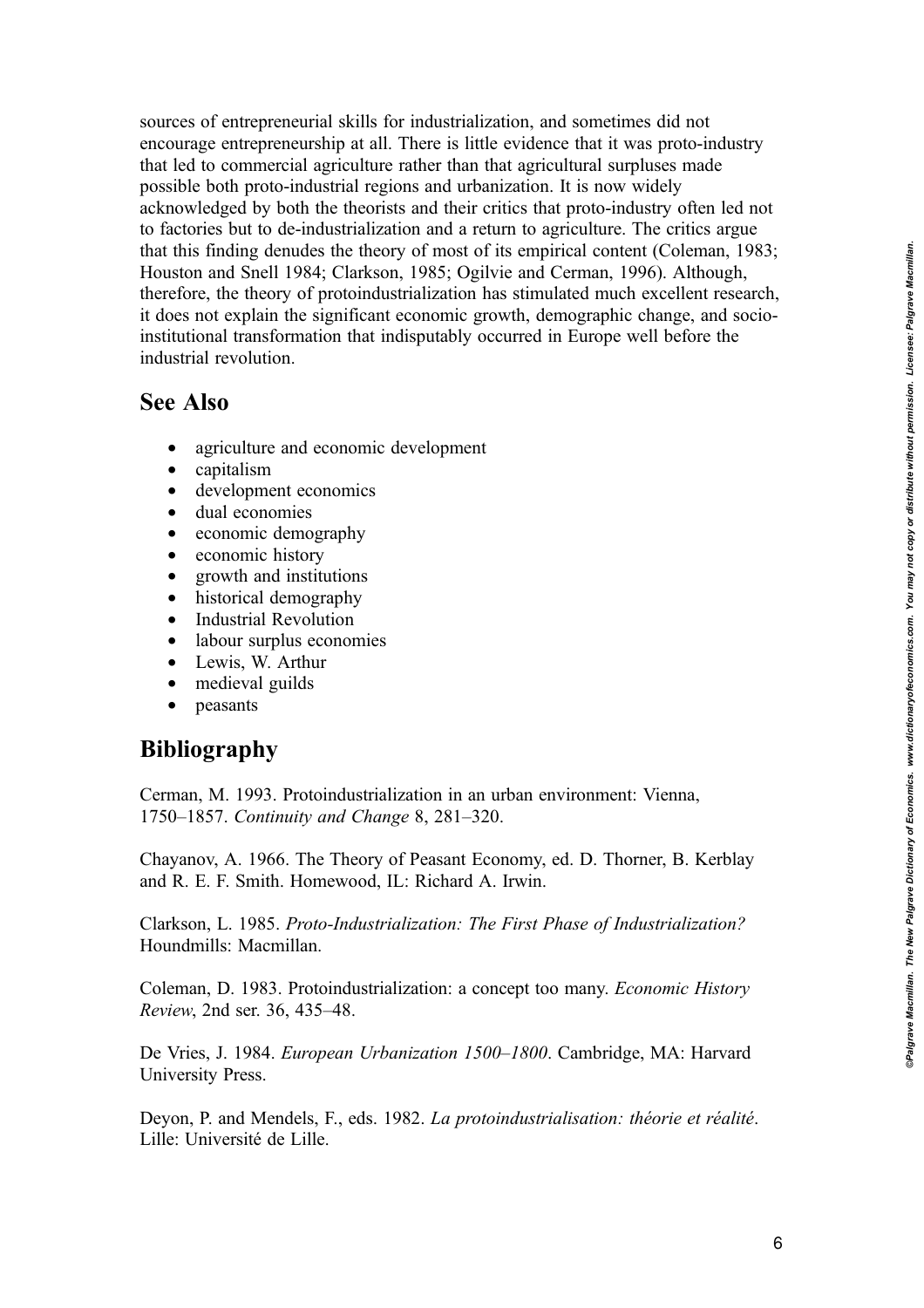Fei, J. and Ranis, G. 1964. Development of the Labour Surplus Economy: Theory and Policy. Homewood, IL: Richard A. Irwin.

Houston, R. and Snell, K. 1984. Proto-industrialisation? Cottage industry, social change and Industrial Revolution. Historical Journal 27, 473–92.

Kriedte, P., Medick, H. and Schlumbohm, J. 1977. Industrialisierung vor der Industrialisierung. Gewerbliche Warenproduktion auf dem Land in der Formationsperiode des Kapitalismus. Göttingen: Vandenhoeck & Ruprecht.

Kriedte, P., Medick, H. and Schlumbohm, J. 1981. Industrialization before Industrialization: Rural Industry in the Genesis of Capitalism. Cambridge: Cambridge University Press.

Levine, D. 1977. Family Formation in an Age of Nascent Capitalism. New York and London: Academic Press.

Lewis, W. 1954. Economic development with unlimited supplies of labour. Manchester School of Economics and Social Studies 22, 139–91.

Mager, W. 1993. Protoindustrialization and proto-industry: the uses and drawbacks of two concepts. Continuity and Change 8, 181–216.

Mendels, F. 1972. Protoindustrialization: the first phase of the industrialization process. Journal of Economic History 32, 241–61.

Mendels, F. 1981. Industrialization and Population Pressure in Eighteenth-Century Flanders. New York: Arno Press.

Mendels, F. 1982. Protoindustrialization: theory and reality. General Report, in Eighth International Economic History Congress, Budapest 1982: 'A' Themes, ed. F. Mendels and P. Deyon. Budapest.

Mokyr, J. 1976. Growing-up and the Industrial Revolution in Europe. Explorations in Economic History 13, 371–96.

Ogilvie, S. 1993. Protoindustrialization in Europe. Continuity and Change 8, 159–79.

Ogilvie, S. 1996. Social institutions and protoindustrialization. In European Proto-Industrialization, ed. S. Ogilvie and M. Cerman. Cambridge: Cambridge University Press.

Ogilvie, S. 1997. State Corporatism and Proto-Industry: The Württemberg Black Forest, 1580–1797. Cambridge: Cambridge University Press.

Ogilvie, S. 2004. Guilds, efficiency and social capital: evidence from German protoindustry. Economic History Review 57, 286–333.